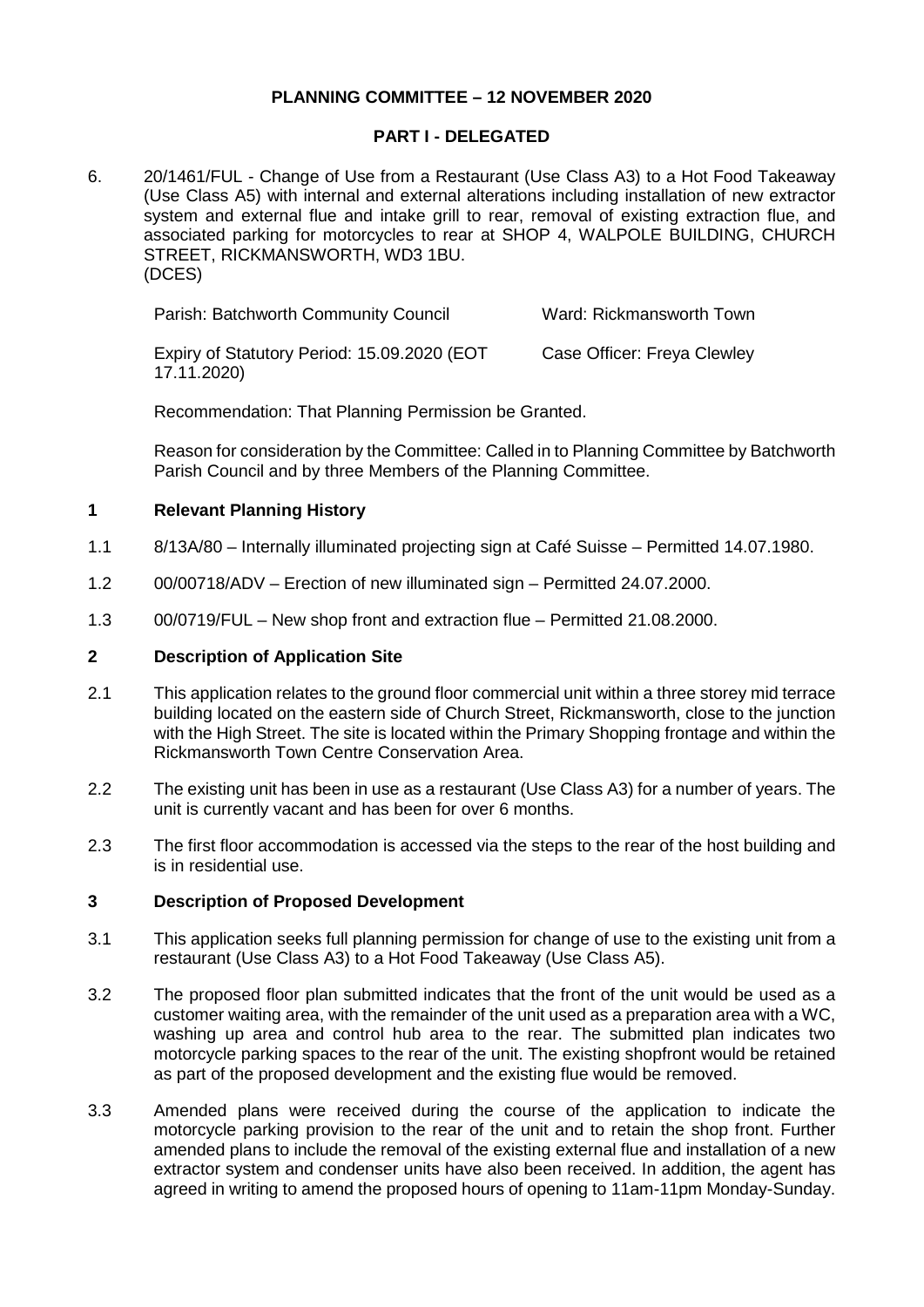# **4 Consultation**

## **4.1 Statutory Consultation**

### 4.1.1 Batchworth Community Council: [Objection]

*Batchworth Community Council objects to this application and wish to call-it in for decision by the District Council's Planning Committee unless the officers are minded to refuse. This is done on the following basis:-*

*The site is a primary frontage in the Conservation Area and will adversely affect the character of the area. Hot food takeaway shops are usually permitted on secondary frontages (A3 and A5). We have very serious concerns on the impact of truck deliveries on the very narrow roads to the front and rear of the site and disruption caused on both Church Street and surrounding roads and also the residents who live above the shops and the quality of their lives. The Community Council is also concerned about the possible increase of anti-social behaviour caused by late-night opening of the restaurant.*

### 4.1.2 Hertfordshire County Council – Highway Authority: [No Objection]

*Notice is given under article 18 of the Town and Country Planning (Development Management Procedure) (England) Order 2015 that the Hertfordshire County Council as Highway Authority does not wish to restrict the grant of permission.*

### *Highway Informatives*

*HCC as Highway Authority recommends inclusion of the following Advisory Note (AN) / highway informative to ensure that any works within the highway are carried out in accordance with the provisions of the Highway Act 1980:*

*AN1) Storage of materials: The applicant is advised that the storage of materials associated with the construction of this development should be provided within the site on land which is not public highway, and the use of such areas must not interfere with the public highway. If this is not possible, authorisation should be from the Highway Authority before construction works commence. Further information is available via the website https://www.hertfordshire.gov.uk/services/highways-roads-and-pavements/business-anddeveloper-information/business-licences/business-licences.aspx or by telephoning 03001234047.* 

*AN2) Obstruction of public highway land: It is an offence under Section 137 of the Highways Act 1980 for any person, without lawful authority or excuse, in any way to wilfully obstruct the free passage along a highway or public right of way. If this development is likely to result in the public highway or public right of way network becoming routinely blocked (fully or partly) the applicant must contact the Highway Authority to obtain their permission and requirements before construction works commence. Further information is available via the website https://www.hertfordshire.gov.uk/services/highways-roads-andpavements/business-anddeveloper-information/business-licences/business-licences.aspx or by telephoning 03001234047.* 

### *Comments*

*This application is an amended plan of one already commented on by HCC Highways. The amendment is for the addition of an extraction system. Since our last response, it has come to light that the drawings do not fully illustrate the narrow space under the stairs where delivery mopeds will be parked.*

*Therefore HCC would like to reiterate its previous comments as seen below with additional comments for parking.*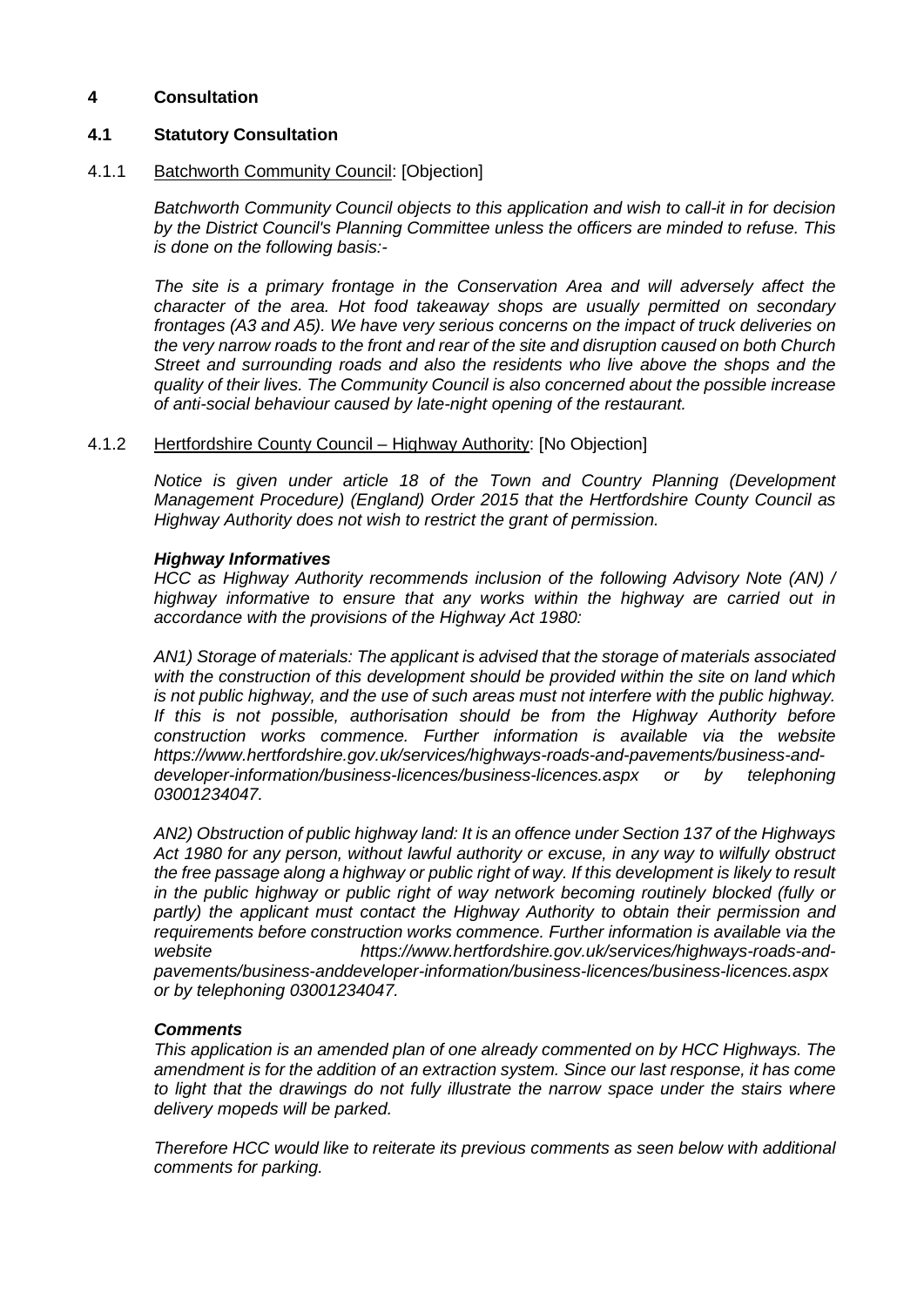### *COMMENTS/ANALYSIS:*

*The proposals are for the Change of Use from a Restaurant (Use Class A3) to a Hot Food Takeaway (Use Class A5) with internal and external alterations at Shop 4 Walpole Building, Church Street, Rickmansworth. Drawings of the proposals have been submitted as part of the application, alongside a Planning, Heritage, Design and Access Statement (PHDAS). The site is vacant at present but was last used as a Thai restaurant (Use Class A3).* 

*The applicant has submitted an additional drawing (ref: 19158-10 Rev B) in response to HCC's initial response requesting further information regarding where the delivery vehicles would be parked.*

### *ACCESS ARRANGEMENTS:*

*The site is situated on Church Street, which is an unclassified local distributor road with a speed limit of 30mph and is highway maintainable at public expense. Church Street has double yellow lines along both sides of the road, and the site has no vehicular access. It is proposed that delivery drivers will access the sit from the rear via a private access road off of Talbot Road. The access arrangements are acceptable to HCC.*

### *PARKING AND MANOEUVRABILITY*

*HCC initially requested further information regarding the location of where delivery vehicles would be parked at the site. The applicant has since submitted an additional drawing (ref: 19158-10 Rev B) which demonstrates a motorbike parking area to the rear of the site sufficient to fit two motorbikes. It was also highlighted by the applicant that scooters would use the car park to the rear of the site if necessary. The location under the stairs is much tighter in real life than it appears on the plans. HCC Highways must insist that no delivery vehicles park or stop outside the front of the property as this would severely impact the safety of the highway network. HCC Highways main concern is the safety of the highway and as such parking at the rear must be adequate to help mitigate the possibility of vehicles parking outside the front of the property. The parking does seem tight but is deemed adequate for two small mopeds. However, the LPA is the parking authority and as such, if they feel that parking is not adequate it will cause the property to lose delivery vehicle parking which may cause delivery vehicles to park outside the front of the property. HCC would deem this as unacceptable and would need to revaluate our response to the application.* 

*The parking provided at the site is below the parking standards for Use Class A5 in the district, however, due to the town centre location of the site, this is acceptable to HCC. The applicant is reminded that Three Rivers District Council are the parking authority for the district, and therefore must ultimately be satisfied with the level of parking at the site.* 

### *TRIP GENERATION*

*HCC notes that the trip generation at the proposed site is unlikely to be significant due to the local of on-site and on-street parking. The PHDAS states that delivery trips are likely to generate 5.68 traffic movements per hour between 6pm and 11pm. For those who pick up their orders, it is likely that they will walk or use the free public car park to the rear of the site. It is stated in the PHDAS that it is anticipated that the majority of collections would be expected after 6pm. This is acceptable to HCC.* 

#### *EMERGENCY VEHICLE ACCESS:*

*Due to the proximity of the site to the kerb, emergency vehicles would be able to safely access the site.* 

### *SUSTAINABILITY AND ACCESSIBILITY:*

*Due to town centre location, nearby to residential areas, and the lack of on-street parking, the site is likely to be a sustainable site. There are double yellow lines on both sides of the street in front of the site, and those that drive to the site are able to use the free public car park off Talbot Road to the rear of the site. The site is within walking distance to residential*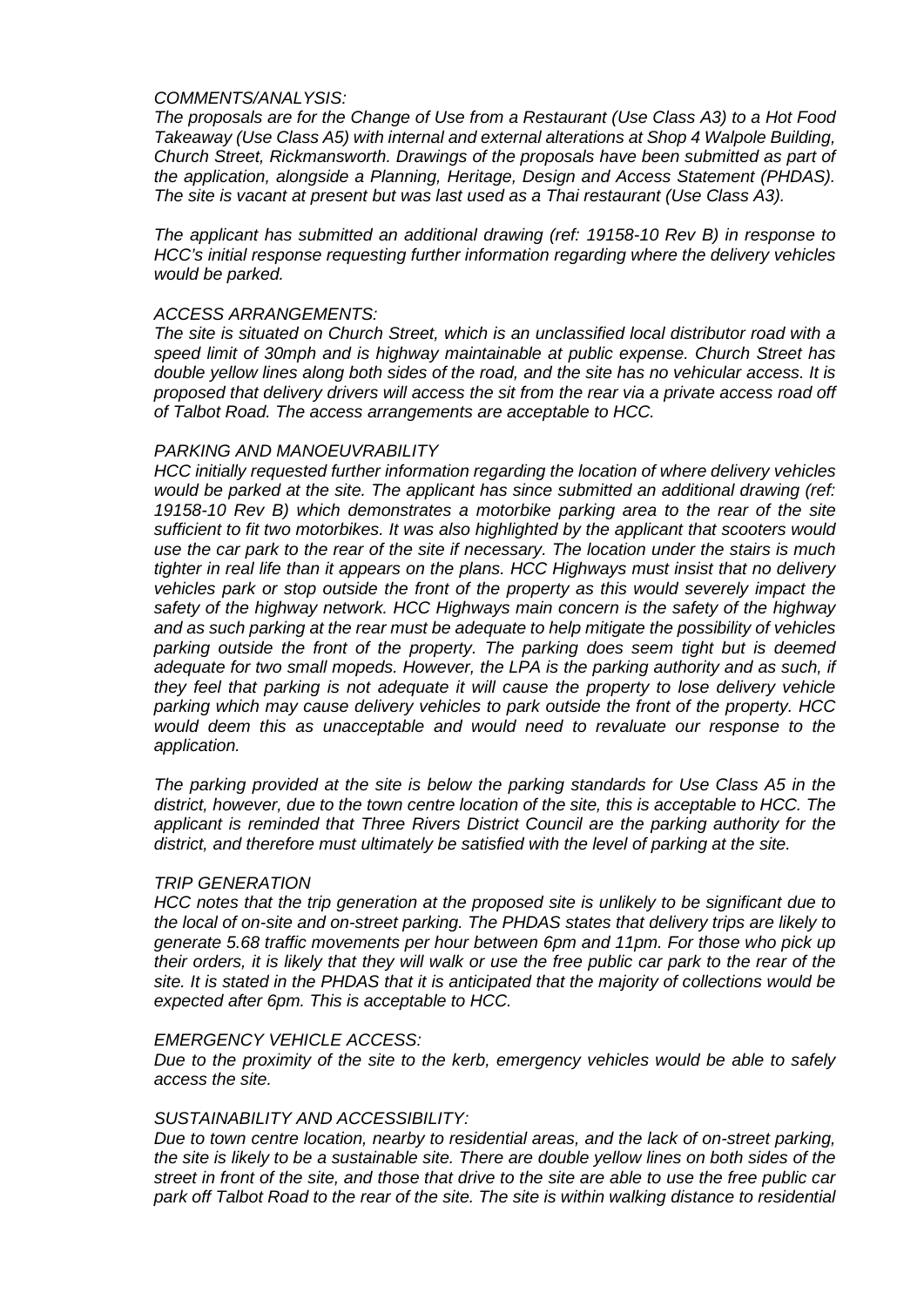*areas, multiple bus stops, and Rickmansworth railway station. The site has potential to be used by those travelling sustainably.* 

### *CONCLUSION:*

*HCC as Highway Authority considers that the proposal would not have an unreasonable impact on the safety and operation of the surrounding highway. Therefore, HCC has no objections on highway grounds to the application, subject to the inclusion of the above planning informatives.* 

4.1.3 National Grid: No response received.

# 4.1.4 Environmental Health Officer: [No Objection]

*Having reviewed this application, I would raise several points,* 

*1) Environmental Health are aware that equipment relating to the existing extract system is located in the first floor flat which is separate to the ground floor premises, with this are concerns of the impact from the noise of the equipment as well as right of access to the flat for repair and maintenance.*

*2) the plans show that the existing extraction system is run into and exits the building at first floor level, unless this system is sufficiently insulated there is great potential that this would impact on the occupant of the flat at all times but particularly in the evening/night.*

*I* would request as general noise assessment of the equipment as to the impact on the *surrounding area following as well as an assessment of the impact of the extract system on the occupants of the first floor flat.*

Following receipt of the Environmental Health Officer's comments, the applicant has submitted additional information which includes;

*Further to your request relating to acoustic details, I can confirm that the ceiling of the ground floor unit i.e. the application site is concrete.*

*This was not previously known given full site investigations were not carried out during the height of the Covid-19 pandemic. The applicant has therefore advised me that as concrete provides a noise buffer there will be no need for them to install sound boarding underneath, which they would have done if the first floor comprised timber joists. Notwithstanding this, the applicant will be installing 2D Silencers in front of both of the fans within the new kitchen ventilation and extraction system. In addition, anti-vibration mounts will be used for all of the ducting and associated equipment.*

*If there is a hole in the ceiling where the old ducting and flue was cut (which ran vertically through a void/compartment within the first floor flat), the applicant will seal this with fire board and it will be acoustically lined.*

*Finally, it is important to note that there will be a betterment to the first floor flat and a reduction in noise given the old ducting was neither padded and acoustically lined whereas the new ducting and ventilation and extraction system is now proposed to be entirely located within the ground floor (and below a concrete ceiling). The alternative of utilising the old system would entail significant alterations to comply with current regulations that the applicant, and any other operator, would have to carry out, including acoustically lining and installing padding around the ducting, which would require a much larger compartment so would encroach into the living space of the first floor flat. In other words, the floor space within the first floor flat would be reduced.*

The Environmental Health Officer has confirmed that the additional information submitted has addressed the original concerns held, and does not raise an objection to the proposal.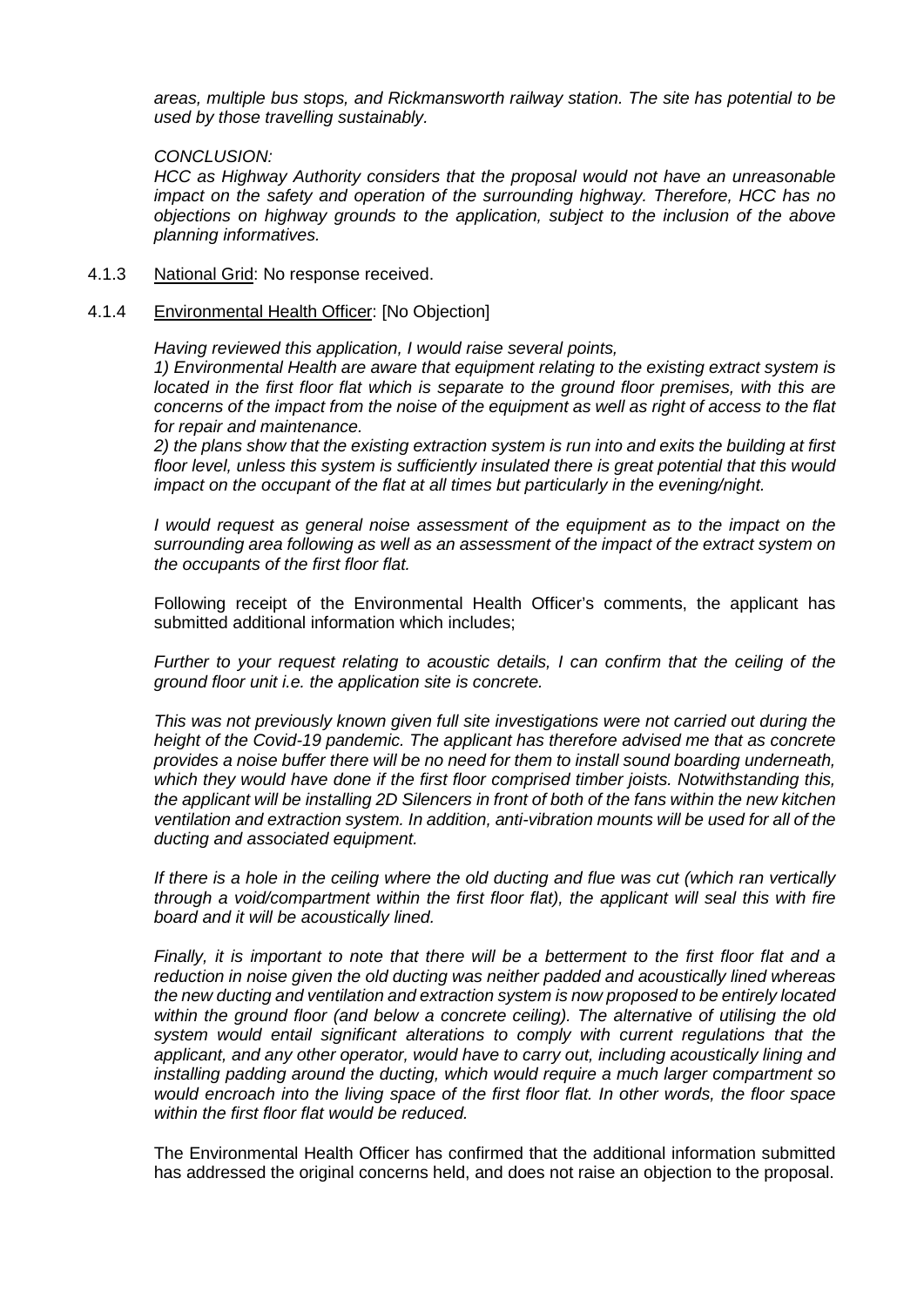# 4.1.5 Conservation Officer: [No Objection]

*A similar application has been previously submitted (20/0865/FUL). The main concerns regarding the previous application were:*

- *The removal of the traditional stall risers and replacement with full glazing; and*
- *The appearance of the existing flue*

*This proposal seeks to retain the existing shopfront with stall risers, which is considered appropriate to uphold the character and appearance of the Conservation Area. As part of this proposal the existing flue is to be painted to closely match the brickwork behind, therefore all previous heritage concerns have been addressed.*

*An additional parking space to the rear of the property is also proposed. This is not considered to be harmful to the Conservation Area, the spaces are located to the rear of the property and remain small only allowing for two bikes.*

*Therefore, I raise no objection to this proposal. If the application is approved, it is recommended that the following condition (or similar) is applied:*

Details of the paint colour for the flue, including clear photographs of the existing *brickwork, shall be submitted to and approved in writing by the local planning authority prior to its repainting.* 

# **4.2 Public/Neighbour Consultation**

- 4.2.1 Number consulted: 27
- 4.2.2 No of responses received: 9 objections, 0 letters of support
- 4.2.3 Site Notice: Expired: 29.09.2020 Press notice: Expired: 09.10.2020
- 4.2.4 Summary of objections:
	- Adversely affects Conservation Area
	- Proposal would increase the late night people noise at the weekend from post pub and possibly post hotel bar traffic
	- Cause pedestrian safety and parking issues where people park on the pavement close to traffic lights and a light controlled crossing to pick up their food (as we already see just around the corner)
	- Increase road noise from delivery drivers (probably on very noisy mopeds) into the early hours at the weekend
	- No commercial need
	- Allowing this development/change of use would exacerbate many of the existing issues and worsen the already poor standard of living of the residents in this conservation area.
	- Church Street is currently occupied by small independent businesses, offering quality bespoke goods and services for their immediate neighbours and visitors of Rickmansworth town centre to patronise and enjoy.
	- Large, faceless organisation, offering mass produced, low quality product.
	- 70% of product is to be delivered outside of the vicinity, therefore adding zero value to the local community.
	- The remaining 30% will be either generation Z or inebriated patrons of the high street pubs, resulting in very little footfall to be of any value to the Church Street businesses.
	- The parking/unloading/delivery bike situation is of a concern due to noise.
	- Potential for rubbish being discarded in a well photographed and documented pretty street with 400 year buildings in abundance.
	- Fast food pizza delivery shop would ruin character of Church Street.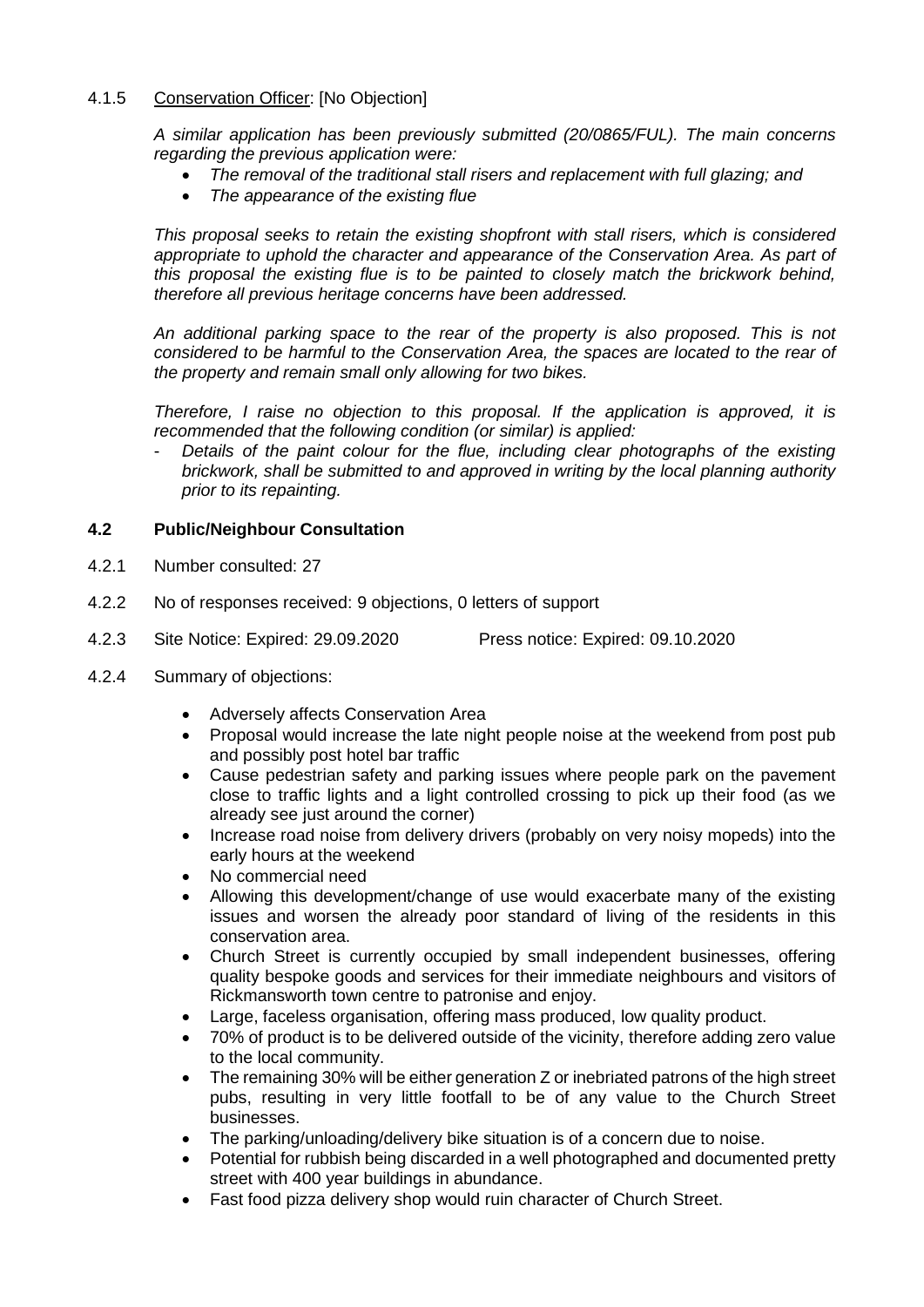- Traffic would be exacerbated by delivery vehicles
- The proposed hours for Friday and Saturday to open until late are wholly excessive and not at all appropriate for a largely residential and peaceful area
- Significant issues regarding ownership of and parking in the road behind the proposed site where deliveries/collections would occur.

Officer Comment: *'All material planning considerations are outlined within the relevant analysis section below.* 

*The LPA cannot safeguard private commercial interests nor can it regulate the occupant of any particular premises. The application is seeking planning permission for the change of use of the commercial unit, and therefore the LPA must have regard to the policies within the Development Plan when assessing this application.*

*The proposed hours have been amended under the current application, such that the proposal would now include opening hours from 11am-11pm Monday-Sunday.* 

*It is acknowledged that the applicant does not own the access road to the rear, and as such would need to obtain permission from the owner of the access road in order to use the access road for deliveries and parking. Ownership issues are not a material planning consideration and as such, cannot be considered under the current application. The applicant signed Certificate B of the submitted application form, and has served the relevant notice on the owner of the access road. In the event that permission could not be obtained from the owner of the access road, the planning permission would be void as the proposal could not be implemented in accordance with the submitted details.*

*In addition, the branding and advertising signage of the proposal would be subject to a separate advertisement consent application and therefore details of the signage is not required as part of the current application. Officers are unable to comment on the commercial need of the proposal as this is not a material planning consideration.'*

# **5 Reason for Delay**

5.1 Additional information sought in relation to the extractor system and noise impact.

# **6 Relevant Planning Policy, Guidance and Legislation**

# 6.1 National Planning Policy Framework and National Planning Practice Guidance

In 2019 the new National Planning Policy Framework was published. This is read alongside the National Planning Practice Guidance (NPPG). The determination of planning applications is made mindful of Central Government advice and the Local Plan for the area. It is recognised that Local Planning Authorities must determine applications in accordance with the statutory Development Plan, unless material considerations indicate otherwise, and that the planning system does not exist to protect the private interests of one person against another. The NPPF is clear that "existing policies should not be considered out-of-date simply because they were adopted or made prior to the publication of this Framework. Due weight should be given to them, according to their degree of consistency with this Framework".

The NPPF states that 'good design is a key aspect of sustainable development, creates better places in which to live and work and helps make development acceptable to communities'. The NPPF retains a presumption in favour of sustainable development. This applies unless any adverse impacts of a development would 'significantly and demonstrably' outweigh the benefits.

# 6.2 The Three Rivers Local Development Plan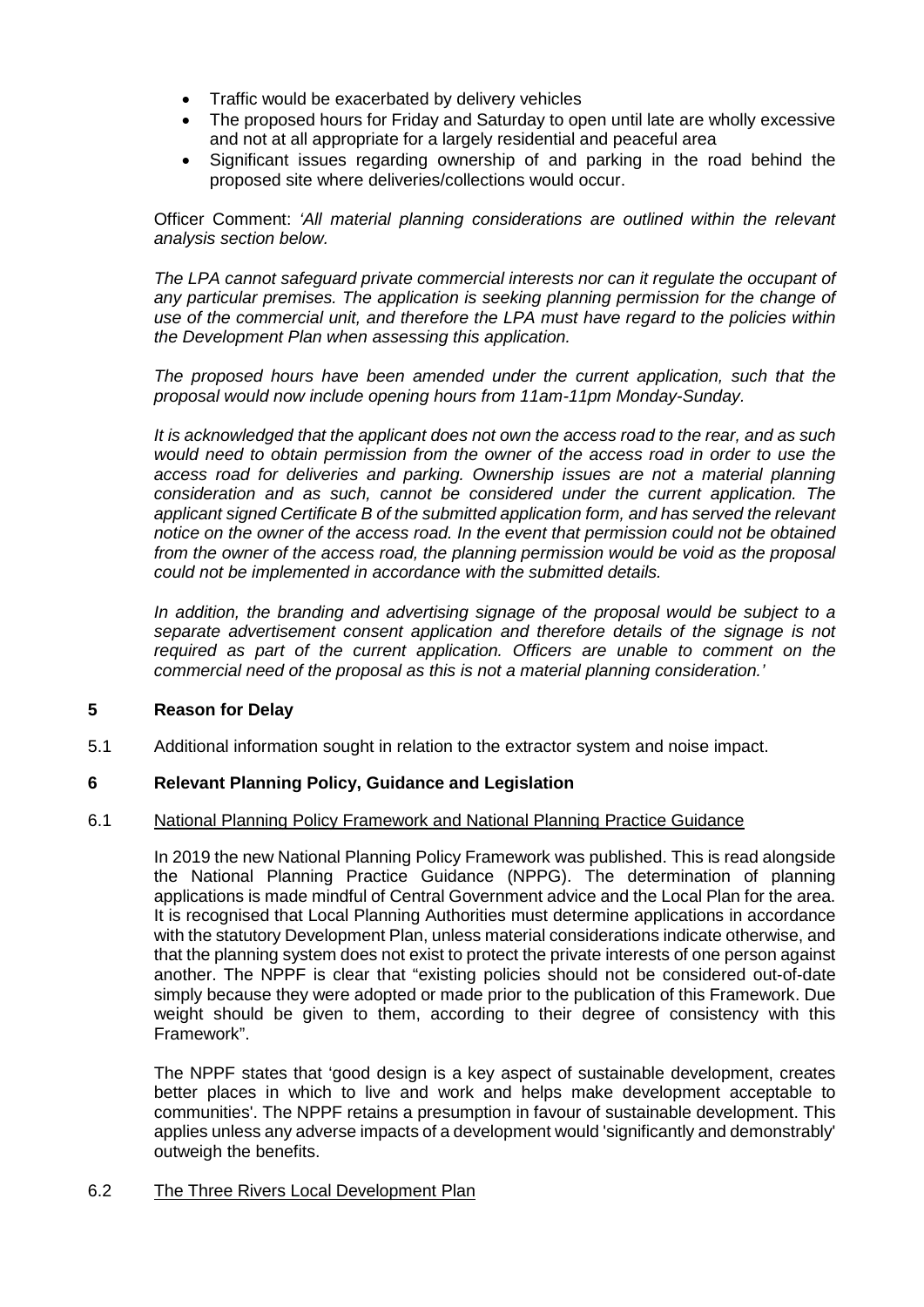The application has been considered against the policies of the Local Plan, including the Core Strategy (adopted October 2011), the Development Management Policies Local Development Document (adopted July 2013) and the Site Allocations Local Development Document (adopted November 2014) as well as government guidance. The policies of Three Rivers District Council reflect the content of the NPPF.

The Core Strategy was adopted on 17 October 2011 having been through a full public participation process and Examination in Public. Relevant policies include Policies PSP1, CP1, CP6, CP7, CP9, CP10 and CP12.

The Development Management Policies Local Development Document (DMLDD) was adopted on 26 July 2013 after the Inspector concluded that it was sound following Examination in Public which took place in March 2013. Relevant policies include DM3, DM6, DM9, DM10, DM13 and Appendices 4 and 5.

The Site Allocations Local Development Document (SALDD) was adopted on 25 November 2014 having been through a full public participation process and Examination in Public. Policy SA4 is relevant.

### 6.3 Other

The Rickmansworth Town Conservation Area Appraisal and Character Assessment (adopted August 1993).

The Community Infrastructure Levy (CIL) Charging Schedule (adopted February 2015).

The Localism Act received Royal Assent on 15 November 2011. The growth and Infrastructure Act achieved Royal Assent on 25 April 2013.

The Wildlife and Countryside Act 1981 (as amended), the Conservation of Habitats and Species Regulations 2010, the Natural Environment and Rural Communities Act 2006 and the Habitat Regulations 1994 may also be relevant.

# **7 Planning Analysis**

### 7.1 Principle of Development

- 7.1.1 The application site is within the Principle Town of Rickmansworth. Policy PSP1 of the Core Strategy advises that development in Rickmansworth will maintain and enhance the vitality and viability of the town centre by promoting a range of town centre uses. Policy SA4 of the Site Allocations LDD states that Identified Local Centres and Local Shops will be protected and uses complementary to the Local Centre and Local Shops will be encouraged. Policy CP7 of the Core Strategy is also relevant and states that proposals for new town centre and shopping development will be considered taking into account the appropriateness of the type and scale of development in relation to the centre and its role, function and character and catchment area.
- 7.1.2 The application site was most recently in use as a restaurant (Class A3), however, the site is currently vacant. The site forms part of the primary shopping frontage in Rickmansworth Town Centre, a retail allocation (site ref: R(a)). Policy SA4 of the Site Allocations LDD states that within identified primary frontages, the loss of A1 retail uses will be resisted. As the existing use of the site was most recently used within Use Class A3, the proposal raises no objection to Policy SA4 in this regard as it does not involve the loss of an A1 retail use.
- 7.1.3 Policy CP7 of the Core Strategy (adopted 2011) states that the hierarchy of retail centres and their established character and diversity will be maintained through promoting uses which are complementary to primary frontages, normally within secondary frontages, and by taking account of the contribution of non-retail uses to the vitality and viability of centres.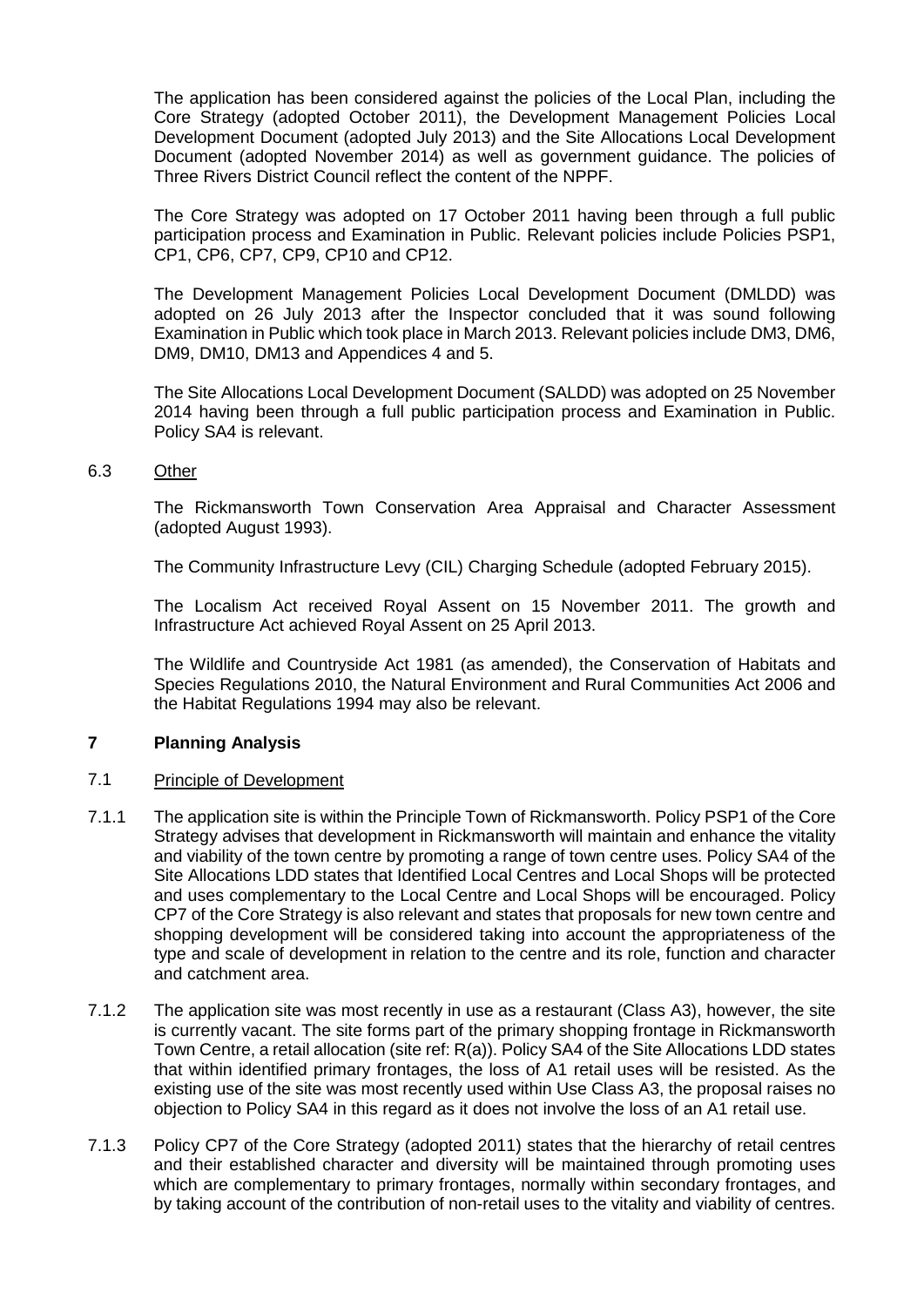Whilst the application site is not located in a secondary frontage the existing A3 use is considered complementary to the preferred retail use of the primary frontage. The proposed A5 use is also considered as complementary to the primary frontage, therefore the change of use can be seen to comply with Policy CP7. It is not considered that the proposed change of use from a restaurant to a takeaway would adversely affect the vitality or viability of the Town Centre.

- 7.1.4 From 1 September 2020 some amendments have been made to the Town and Country Planning (Use Classes) Order 1987 (as amended). Therefore, under the new Use Class Order, the existing use of the unit would be Class E and the proposed use would be Class Sui generis. Therefore, whilst the current application was validated prior to these changes, in the event that the proposed changes formed part of an application which was validated post 1 September 2020, the proposed change of use would still require planning permission.
- 7.1.5 Therefore it is considered that the proposal would be in accordance with Policies PSP1 and CP7 of the Core Strategy (adopted October 2011) and Policy SA4 of the Site Allocations Document.

### 7.2 Impact on Character and Street Scene and Conservation Area

- 7.2.1 Policy CP1 of the Core Strategy seeks to support buildings of a high enduring design quality that respect local distinctiveness and Policy CP12 of the Core Strategy relates to design and states that in seeking a high standard of design, the Council will expect development proposals to 'have regard to the local context and conserve or enhance the character, amenities and quality of an area'.
- 7.2.2 The proposed development would not result in any alterations to the shop front and any signage would be subject to advertisement consent. The proposal would include removing the existing external flue and this is considered to be an improvement to the existing situation.
- 7.2.3 The proposed extractor flue and grill would be sited to the rear at ground floor level, and would not appear unduly prominent within the streetscene of Church Street. Given the size and scale of the proposed equipment, there would be a minimal visual impact when viewed from the access road and public car park. Furthermore, the proposed equipment would be viewed in the context of other extraction equipment/servicing equipment, thus these elements would not result in any harm to the Conservation Area, especially given the context and proximity of other servicing and extraction equipment.
- 7.2.4 It is noted that neighbour objections have been received in relation to a fast food takeaway appearing out of character within the streetscene of Church Street. Notwithstanding this, whilst the application site is not located in a secondary frontage the proposed A5 use is considered as complementary to the primary frontage. In addition, each application is assessed in relation to whether the use is appropriate or harmful to the area and not the applicant proposing to use the building. Although the proposed use would bring changes in terms of additional deliveries, whilst the application site is located within a Conservation Area, it is located within a commercial area with other takeaways within close proximity. Therefore, it is not considered that the proposal would appear incongruous in relation to other uses within the High Street and Church Street, nor result in harm to the character and appearance of the streetscene or Conservation Area, given that the existing frontage would be retained and the removal of the flue would improve the existing situation.
- 7.2.5 In summary, it is not considered that the proposed development would result in harm to the Conservation Area, and the proposal is therefore considered acceptable in accordance with Policies CP1 and CP12 of the Core Strategy, Policy DM3 of the Development Management Policies document and the Rickmansworth Town Conservation Area Appraisal (adopted August 1993).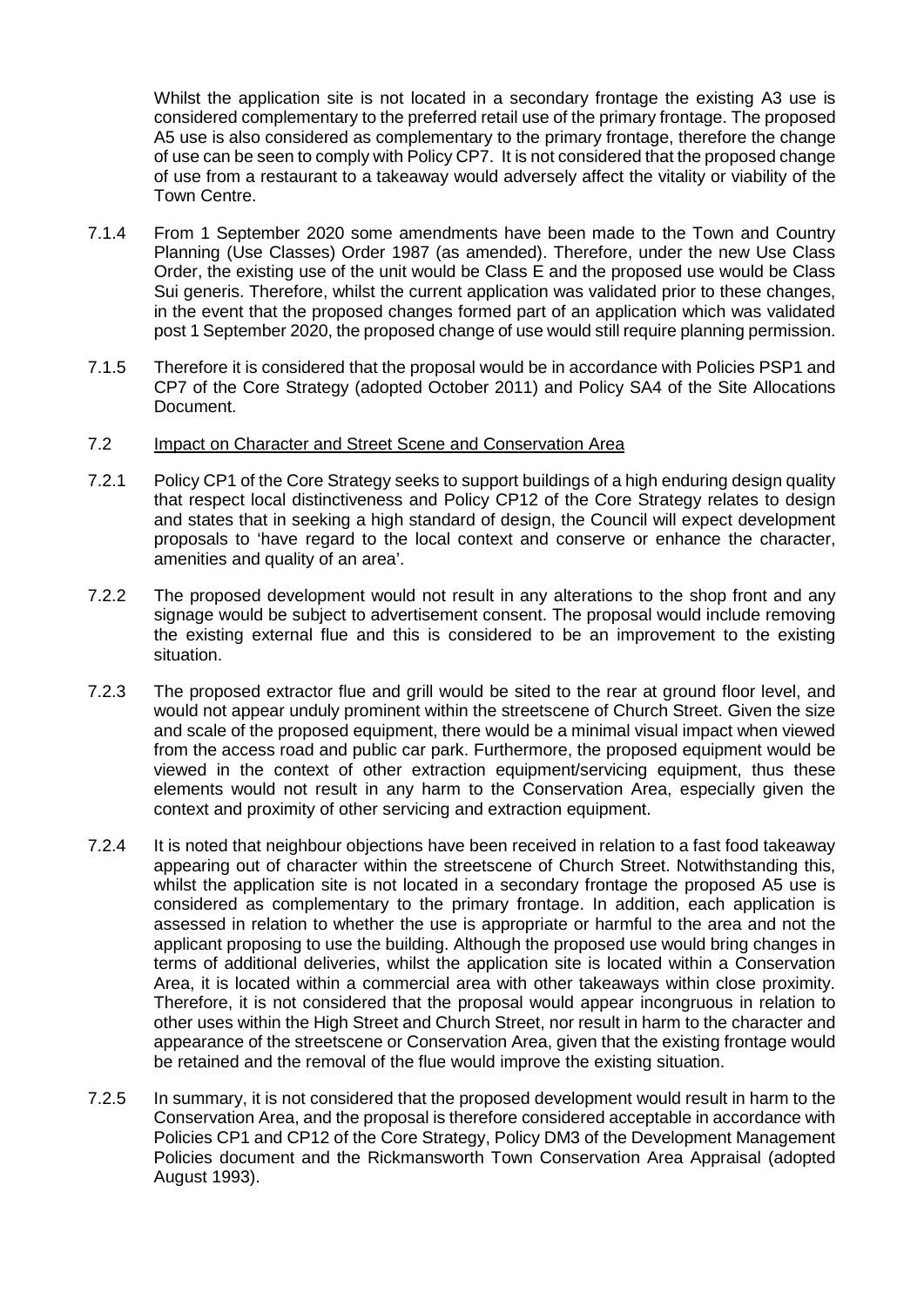### 7.3 Impact on Amenity of Neighbours

- 7.3.1 Policy CP12 of the Core Strategy states that development should 'protect residential amenities by taking into account the need for adequate levels and disposition of privacy, prospect, amenity and garden space'. Paragraph (a) of Policy DM9 of the DMP LDD sets out that the Council will refuse planning permission for development including change of use which would give rise to disturbance, noise, light, smell, fumes and vibrations unless appropriate mitigation measures are in place. Paragraph (d) in regards to noise pollution sets out that planning permission will not be granted where development has an unacceptable impact on the indoor or outdoor acoustic environment of existing or planned development.
- 7.3.2 The application site is located adjacent to residential properties. The first floor accommodation above the unit is also currently in residential use. The proposed opening hours of the property have been amended during the course of the application and are between 11:00 to 23:00. This is acceptable as there are other units within Church Street and High Street that are of the same use class that are also open for the same hours which also have residential above and surrounding them, therefore the context and environment is similar to that proposed. There are no known issues specifically relating to the operation of these similar units.
- 7.3.3 The proposal would include the removal of the existing extractor flue and installation of a new extractor system, and the Environmental Health Officer has been consulted on the current application and has confirmed that the information submitted is sufficient, and no additional information is required. Based on the submitted details, it is not considered that the proposed extractor system would result in any harm to neighbouring amenity by virtue of resultant noise or disturbance.
- 7.3.4 It is acknowledged that neighbour objections have been received in relation to the noise and disturbance generated by the proposed development. Notwithstanding this, in considering the opening hours, that the site is located within the Primary Shopping Frontage and the most recent use of the unit, it is not considered that the proposed use would result in significant harm to residential amenity so as to justify the refusal of planning permission in this regard.
- 7.3.5 The proposal would increase the number of comings and goings of delivery drivers and members of the public. The opening hours proposed are 11am to 11pm, whereas the previous restaurant was open until 10pm and had a greater capacity in terms of serving seated customers inside the building. It is likely that more customers of the previous use would have been leaving around 10pm in larger groups, rather than using and leaving the premises on a more staggered basis as would be expected from the proposed use. Therefore it is not considered that the proposal would result in significant harm to residential amenity so as to justify the refusal of planning permission in this regard.
- 7.3.6 In summary, it is not considered that the proposed development would result in significant harm to neighbouring amenity so as to justify the refusal of planning permission. The proposal would therefore accord with Policy CP12 of the Core Strategy in this regard.

# 7.4 Wildlife and Biodiversity

- 7.4.1 Section 40 of the Natural Environment and Rural Communities Act 2006 requires Local Planning Authorities to have regard to the purpose of conserving biodiversity. This is further emphasised by regulation 3(4) of the Habitat Regulations 1994 which state that Councils must have regard to the strict protection for certain species required by the EC Habitats Directive.
- 7.4.2 The protection of biodiversity and protected species is a material planning consideration in the assessment of applications in accordance with Policy CP9 of the Core Strategy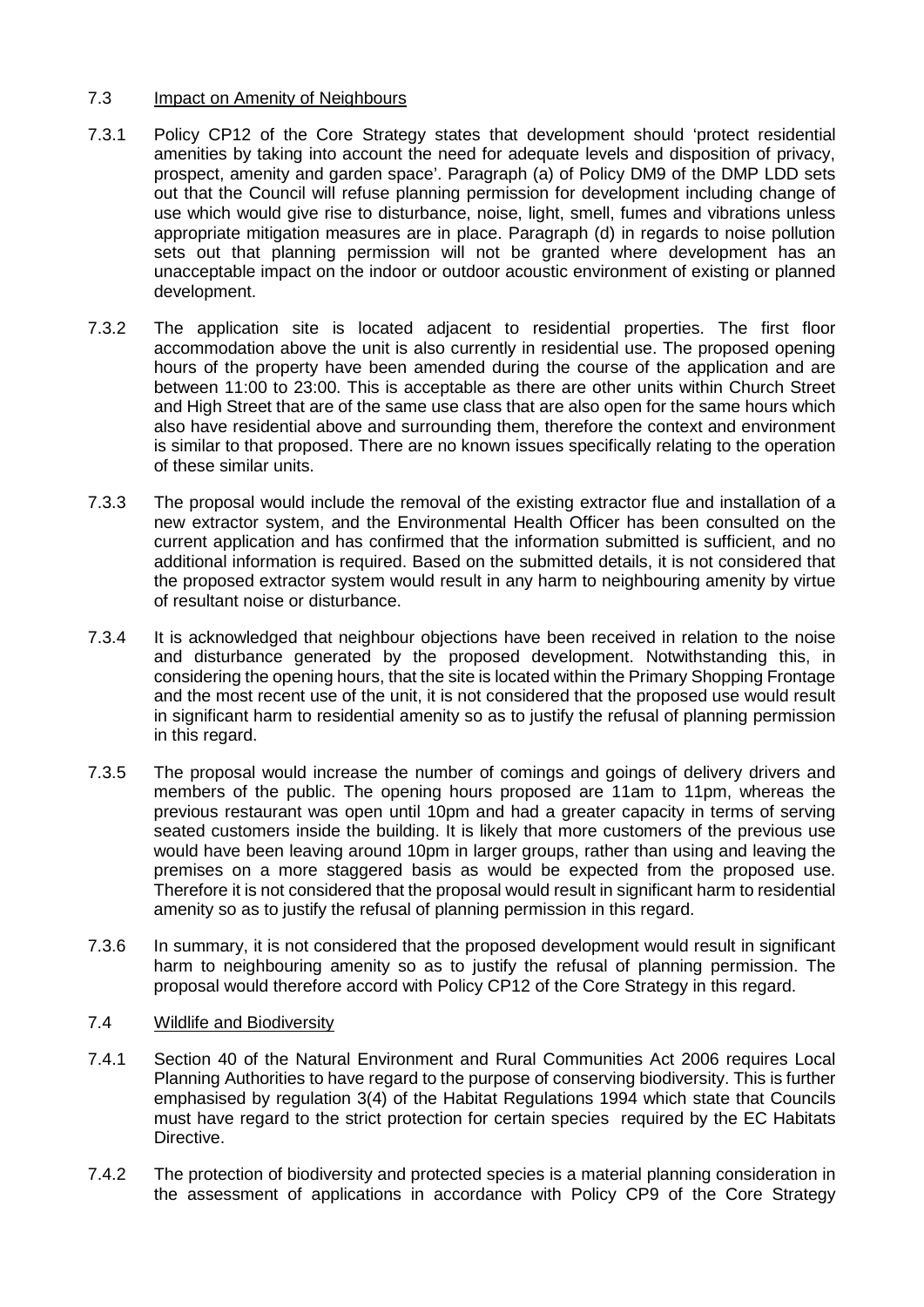(adopted October 2011) and Policy DM6 of the DMLDD. National Planning Policy requires Local Authorities to ensure that a protected species survey is undertaken for applications that may be affected prior to determination of a planning application.

7.4.3 The application has been submitted with a Biodiversity Checklist. The application relates to the change of use of a ground floor unit. Given the scale and nature of the application, it is not considered that protected species would be affected.

# 7.5 Trees and Landscaping

- 7.5.1 Policy DM6 of the Development Management Policies LDD sets out that development proposals should seek to retain trees and other landscape and nature conservation features, and that proposals should demonstrate that trees will be safeguarded and managed during and after development in accordance with the relevant British Standards.
- 7.5.2 There are no trees within the application site or neighbouring properties that would be harmed by the proposed development.

### 7.6 Highways, Access and Parking

- 7.6.1 Policy DM13 of the Development Management Policies LDD requires development to make provision for parking in accordance with the parking standards set out at Appendix 5 of the Development Management Policies LDD.
- 7.6.2 Appendix 5 of the Development Management Policies document sets out that Hot Food Takeaway shops require 1 parking space per 3sqm of floorspace of public area plus 3 spaces per 4 employees.
- 7.6.3 The submitted floor plan indicates that the customer waiting area would have an area of approximately 17sqm. Therefore, this would generate a requirement for approximately 6 parking spaces. In addition, the unit would have up to 20 employees which would work shifts and therefore on the basis that there could be 10 employees within the unit at one time, the proposal would require an additional 6 spaces.
- 7.6.4 Two parking spaces for delivery motorcycles would be provided to the rear to serve the unit and would be used by delivery drivers. Whilst this would fall short of the policy requirement, given the location of the application site, which is located within the town centre and well served by public transport links, with a public car park located to the rear of the site, it is not considered that the proposed development would result in harm in this respect. In addition, the proposed change of use would replace an existing use that had its own parking pressures. The previous restaurant had a floorspace of approximately 60sqm. Appendix 5 sets out that A3 restaurants should provide 1 space per 5sqm of floorspace of dining area plus 3 spaces per 4 employees. Therefore, based solely on floorspace alone, the A3 use required 12 spaces, double the requirement of the proposed A5 use.
- 7.6.5 Whilst it is acknowledged that neighbour objections have been raised in relation to delivery drivers and customers stopping outside the unit, there are double yellow lines directly outside the application site, to both sides of the highway and therefore it is considered that there are adequate restrictions in place in this regard. Double yellow lines mean no waiting at any time, unless there are signs that specifically indicate seasonal restrictions. No days are shown on signs within the vicinity of the application site, therefore the restrictions are in force every day including Sundays and Bank Holidays. In addition, the Highways Officer has been consulted on this application and has confirmed that they have no objection to the proposal in terms of highway safety.

## 7.7 Refuse and Recycling

7.7.1 Policy DM10 (Waste Management) of the Development Management Policies LDD (adopted July 2013) advises that the Council will ensure that there is adequate provision for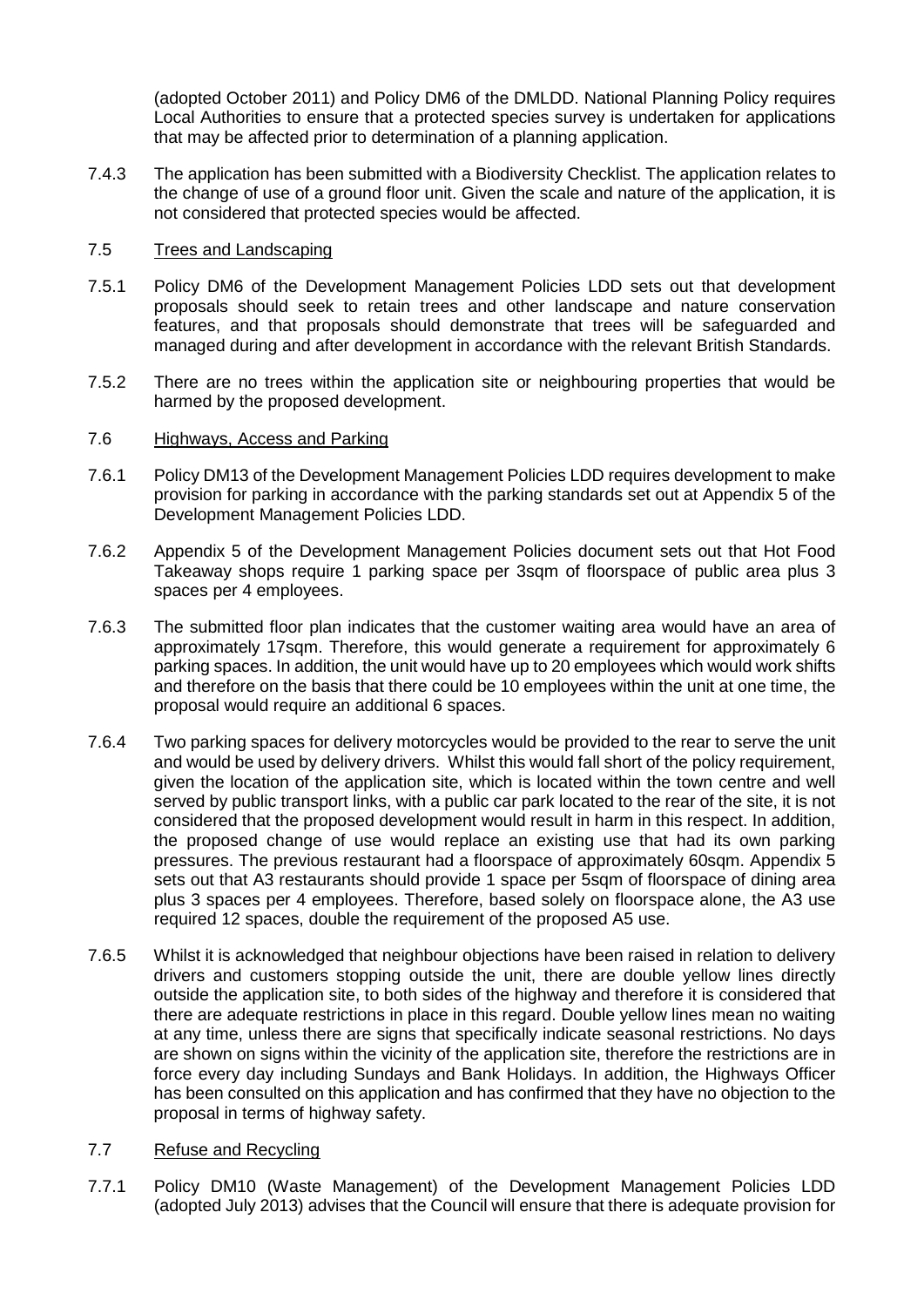the storage and recycling of waste and that these facilities are fully integrated into design proposals.

- 7.7.2 The submitted Planning, Heritage, Design and Access Statement (PHDAS) states that the applicant has a standard contract with a pest control agency to control and manage the presence of vermin around their premises. In addition, to prevent nuisance from pests, refuse from the proposed unit would be stored in two Biffa lockable bins which would be sealed to avoid pests gaining access. The bins would be kept at the rear of the site, one for general waste and one for recycling. Both bins would be emptied on a weekly basis by contractors.
- 7.7.3 Therefore, it is considered that the proposal would provide adequate provision for the storage and recycling of waste and the proposal would comply with Policy DM10 of the Development Management Policies document in this regard. Notwithstanding this, it is considered reasonable to attach a condition to any planning permission to ensure that the proposal would be operated in accordance with the submitted refuse information within the PHDAS.

### **8 Recommendation**

- 8.1 That PLANNING PERMISSION BE GRANTED subject to the following conditions:
	- C1 The development hereby permitted shall be begun before the expiration of three years from the date of this permission.

Reason: In pursuance of Section 91(1) of the Town and Country Planning Act 1990 and as amended by the Planning and Compulsory Purchase Act 2004.

C2 The development hereby permitted shall be carried out in accordance with the following approved plans: 19158-01 Rev C, 19158-02 Rev B, 19158-03, 19158-10 Rev H and 19158-11 Rev C.

Reason: For the avoidance of doubt, in the proper interests of planning, to safeguard the character and appearance of the Conservation Area, streetscene and wider area, to protect the residential amenities of the neighbouring properties and in accordance with Policies PSP1, CP1, CP6, CP7, CP9, CP10 and CP12 of the Core Strategy (adopted October 2011), Policies DM3, DM6, DM9, DM10, DM13 and Appendices 4 and 5 of the Development Management Policies LDD (adopted July 2013), Policy SA4 of the Site Allocations LDD (adopted November 2014) and the Rickmansworth Town Conservation Area Appraisal (adopted August 1993).

C3 All fumes shall be extracted via the extraction equipment and/or flue hereby approved which shall be installed and made operational, and the existing flue removed, prior to the commencement of the approved use and thereafter retained, and maintained, for the duration of the approved use.

Reason: To protect adjoining occupiers and the area in accordance with Policies CP1 and CP12 of the Core Strategy (adopted October 2011) and Policy DM9 of the Development Management Policies LDD (adopted July 2013).

C4 The motorcycle parking spaces to the rear shall be constructed in accordance with the approved plans prior to the first occupation of any part of the development hereby permitted. The parking spaces shall thereafter be kept permanently available for the use of delivery vehicles only.

Reason: To ensure that adequate off-street parking and manoeuvring space is provided within the development so as not to prejudice the free flow of traffic and in the interests of highway safety on neighbouring highways in accordance with Policies CP1, CP10 and CP12 of the Core Strategy (adopted October 2011) and Policy DM13 and Appendix 5 of the Development Management Policies LDD (adopted July 2013).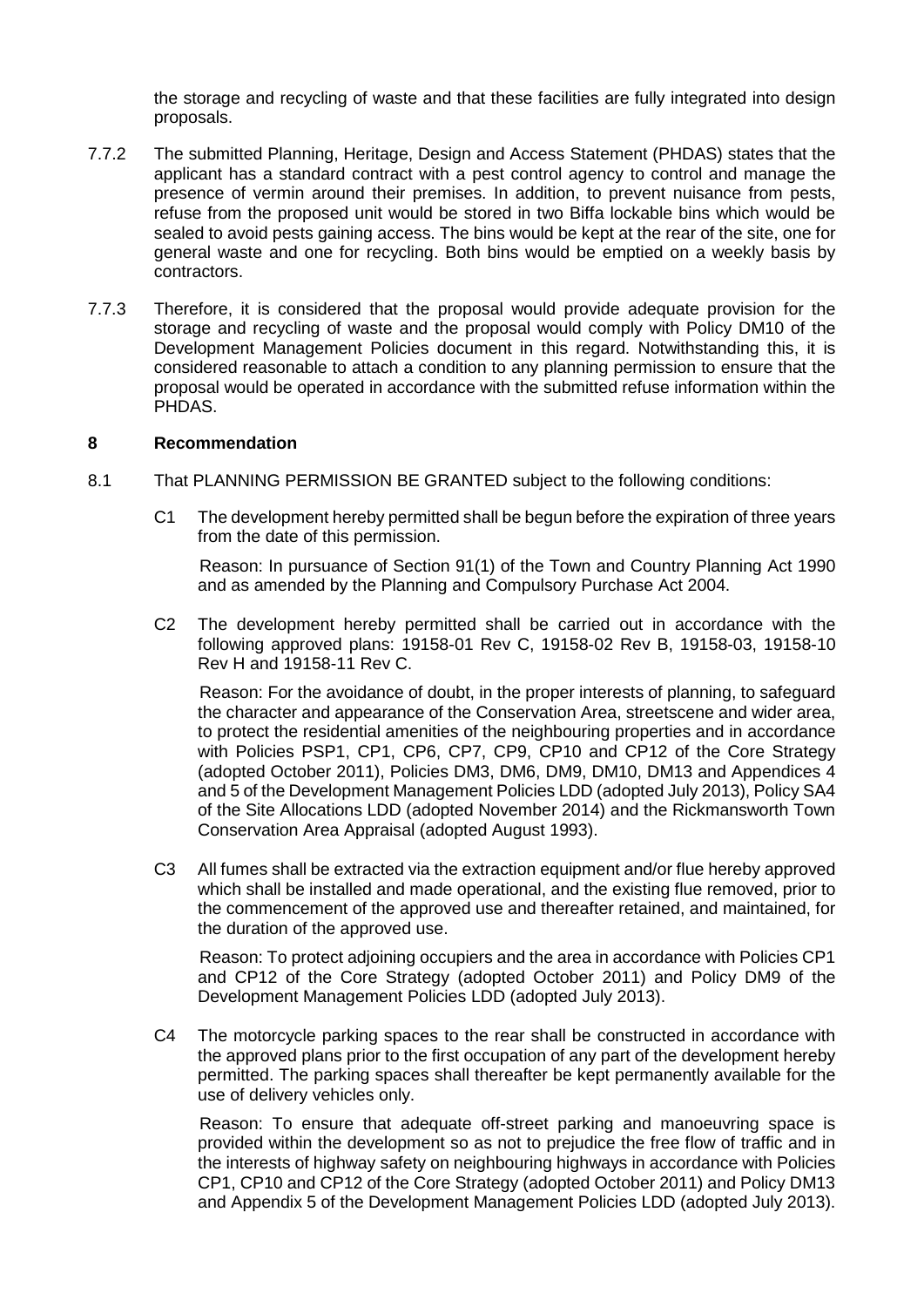C5 The use hereby permitted shall not operate other than between the hours of 11:00 until 23:00 Monday to Sunday (inclusive) and Bank Holidays.

Reason: To safeguard the residential amenities of the occupiers of neighbouring properties in accordance with Policies CP1 and CP12 of the Core Strategy (adopted October 2011) and Policy DM9 of the Development Management Policies LDD (adopted July 2013).

C6 The proposed unit shall be set up, used and operated only in accordance with the layout shown on approved plan number 19158-10 Rev H.

Reason: For the avoidance of doubt, in the proper interests of planning, to safeguard the character and appearance of the wider area and in accordance with Policies PSP1, CP1, CP6, CP7, CP9, CP10 and CP12 of the Core Strategy (adopted October 2011), Policies DM6, DM9, DM10, DM13 and Appendix 5 of the Development Management Policies LDD (adopted July 2013) and Policy SA4 of the Site Allocations LDD (adopted November 2014).

C7 The development hereby permitted shall not be occupied until the approved refuse and recycling scheme as set out within the Planning, Heritage, Design and Access Statement has been implemented and these facilities should be retained permanently thereafter.

Reason: To ensure that satisfactory provision is made, in the interests of amenity and to ensure that the visual appearance of such provision is satisfactory in compliance with Policies CP1 and CP12 of the Core Strategy (adopted October 2011) and Policy DM10 of the Development Management Policies document (adopted July 2013).

### 8.2 **Informatives**:

I1 With regard to implementing this permission, the applicant is advised as follows:

All relevant planning conditions must be discharged prior to the commencement of work. Requests to discharge conditions must be made by formal application. Fees are £116 per request (or £34 where the related permission is for extending or altering a dwellinghouse or other development in the curtilage of a dwellinghouse). Please note that requests made without the appropriate fee will be returned unanswered.

There may be a requirement for the approved development to comply with the Building Regulations. Please contact Hertfordshire Building Control (HBC) on 0208 207 7456 or at buildingcontrol@hertfordshirebc.co.uk who will be happy to advise you on building control matters and will protect your interests throughout your build project by leading the compliance process. Further information is available at www.hertfordshirebc.co.uk.

Community Infrastructure Levy (CIL) - Your development may be liable for CIL payments and you are advised to contact the CIL Officer for clarification with regard to this. It is a requirement under Regulation 67 (1), Regulation 42B(6) (in the case of residential annexes or extensions), and Regulation 54B(6) (for self-build housing) of The Community Infrastructure Levy Regulations 2010 (As Amended) that a Commencement Notice (Form 6) is submitted to Three Rivers District Council as the Collecting Authority no later than the day before the day on which the chargeable development is to be commenced. DO NOT start your development until the Council has acknowledged receipt of the Commencement Notice. Failure to do so will mean you will lose the right to payment by instalments (where applicable), lose any exemptions already granted, and a surcharge will be imposed.

Care should be taken during the building works hereby approved to ensure no damage occurs to the verge or footpaths during construction. Vehicles delivering